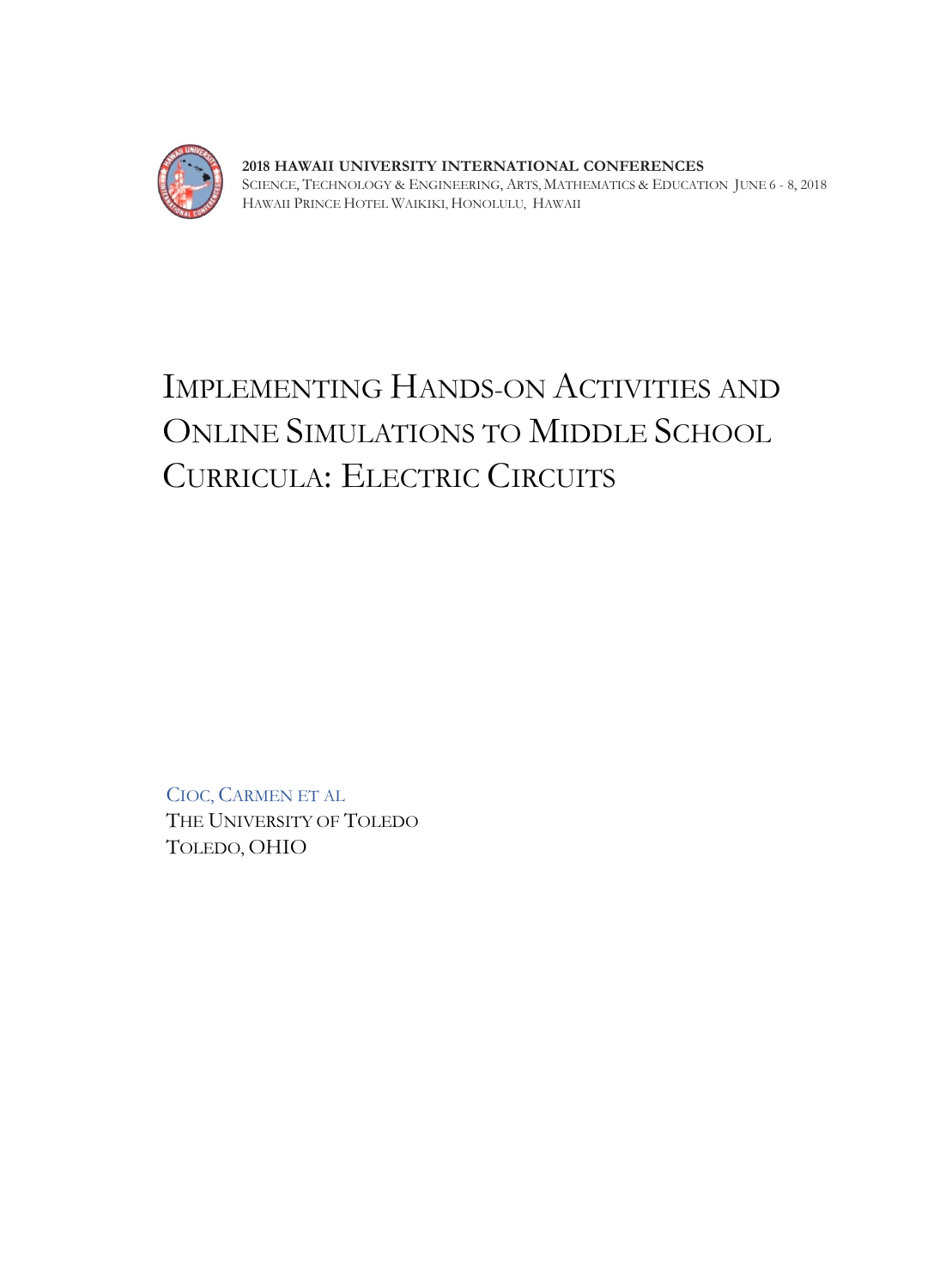Dr. Carmen Cioc Engineering Technology Department The University of Toledo Toledo, Ohio Mrs. Elizabeth Buckholtz Science Support Toledo Public School Toledo, Ohio Dr. Sorin Cioc Mechanical, Industrial, and Manufacturing Engineering Department The University of Toledo Toledo, Ohio Dr. Judy Lambert Department of Curriculum and Instruction The University of Toledo Toledo, Ohio

#### **Implementing Hands-on Activities and Online Simulations to Middle School Curricula: Electric Circuits**

#### **Synopsis**:

The combination of in class experiments with computer simulations is an excellent cost and time effective way of teaching middle school electric circuits, as well as many other required topics in physics.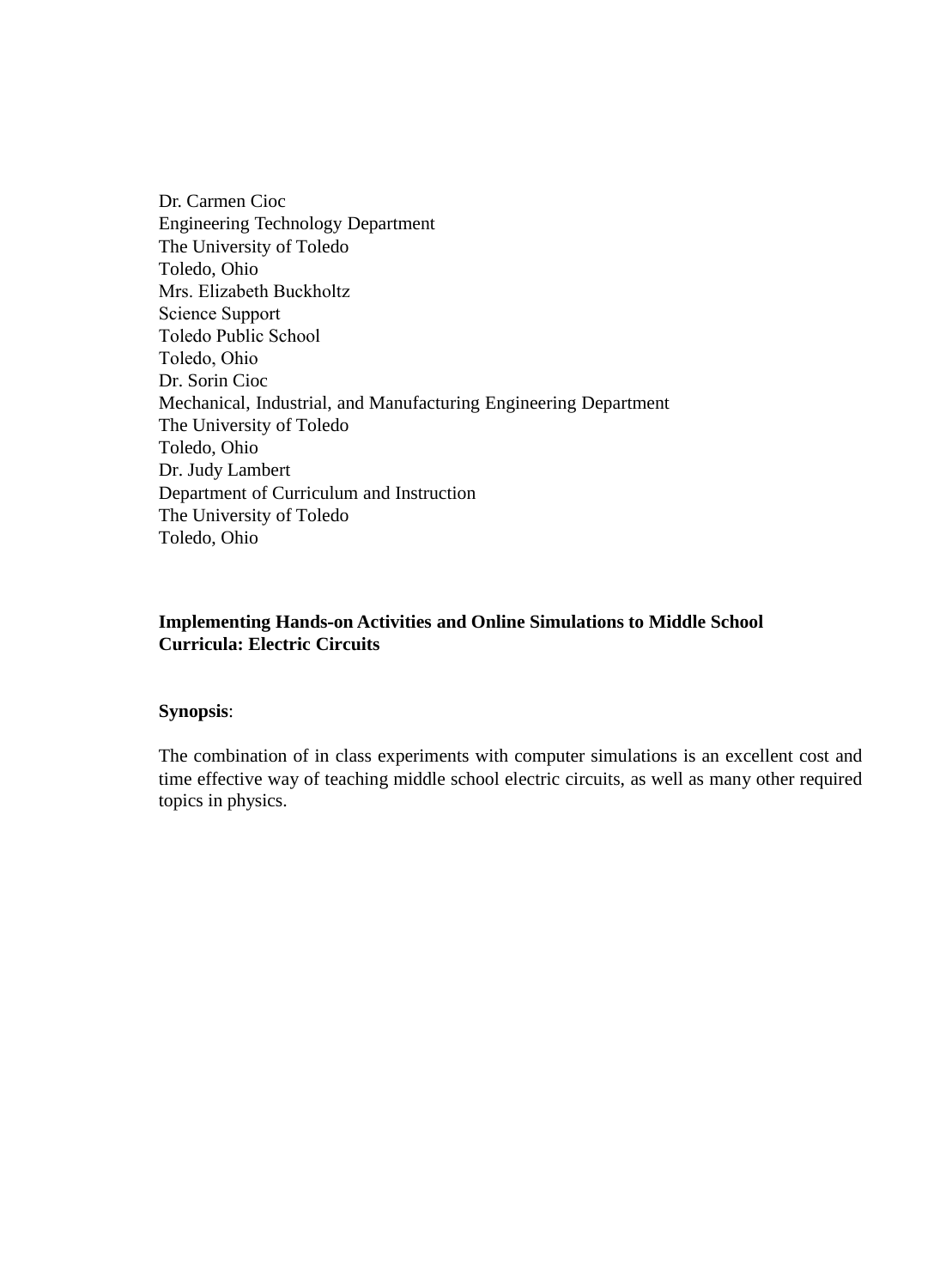#### **Implementing Hands on Activities and Online Simulations to**

#### **Middle School Curricula: Electric Circuits**

This work reflects on the results obtained from a collaborative project between the local city public school system and the local university as part of the grant Making Connections: Preparing Teachers to Integrate STEM. The program developed in 2016 was designed to support mathematics and science teachers to improve their institutional skills and to help them integrate STEM in their classrooms. Institutional knowledge was provided by faculty from the College of Engineering in collaboration with the public school math and science specialists as part of their effort to advance STEM integration into city public schools. Part of this program was a 10 days summer institute specially designed for the  $7<sup>th</sup>$  and  $8<sup>th</sup>$  grade teachers covering the state required technical content for these grade levels, including Properties of Matter, Energy (including Thermal Energy and Phase Transformations), Electrical Circuits and Electromagnetism, Forces, and Motion. A combination of hands-on activities developed by the authors coupled with online available simulations applicable to  $7<sup>th</sup>$  and  $8<sup>th</sup>$  grade level was presented and tested during the summer institute. This professional development experience culminated with STEM instructional units developed by the participant teachers in collaboration with the school district mathematics and science representatives.

According to the Next Generation Science Standards<sup>[1]</sup>, MS-PS2-3, the students should be able to determine the factors that affect the strength of electric forces. Similar, according to the Ohio New Learning Standards<sup>[2]</sup>, part of the model curriculum for grade  $7<sup>th</sup>$  is the concept that the electrical energy transfers when an electric source is connected in a complete electrical circuit to an electrical device.

According to Ohio Learning Standards<sup>[2]</sup>, "An electric circuit exists when an energy source (e.g., battery, generator, solar cell) is connected to an electrical device (e.g., light bulb, motor) in a closed circuit. The energy source transfers energy to charges in the circuit. Charges flow through the circuit. Electric potential is a measure of the potential electrical energy of each charge. Differences in voltages can be measured with a voltmeter. … Current is the rate of charge flow through conductors and can be measured with an ammeter. The degree to which current is opposed in a circuit is called resistance. Generally, for a particular energy source, the greater the resistance, the lower the current. The resistance through a wire depends upon the type of metal, the length of the wire and the diameter of the wire. …Testing and experimenting (3-D or virtually) with electrical circuits to evaluate the energy transfers, resistance, current and changes in voltage are required".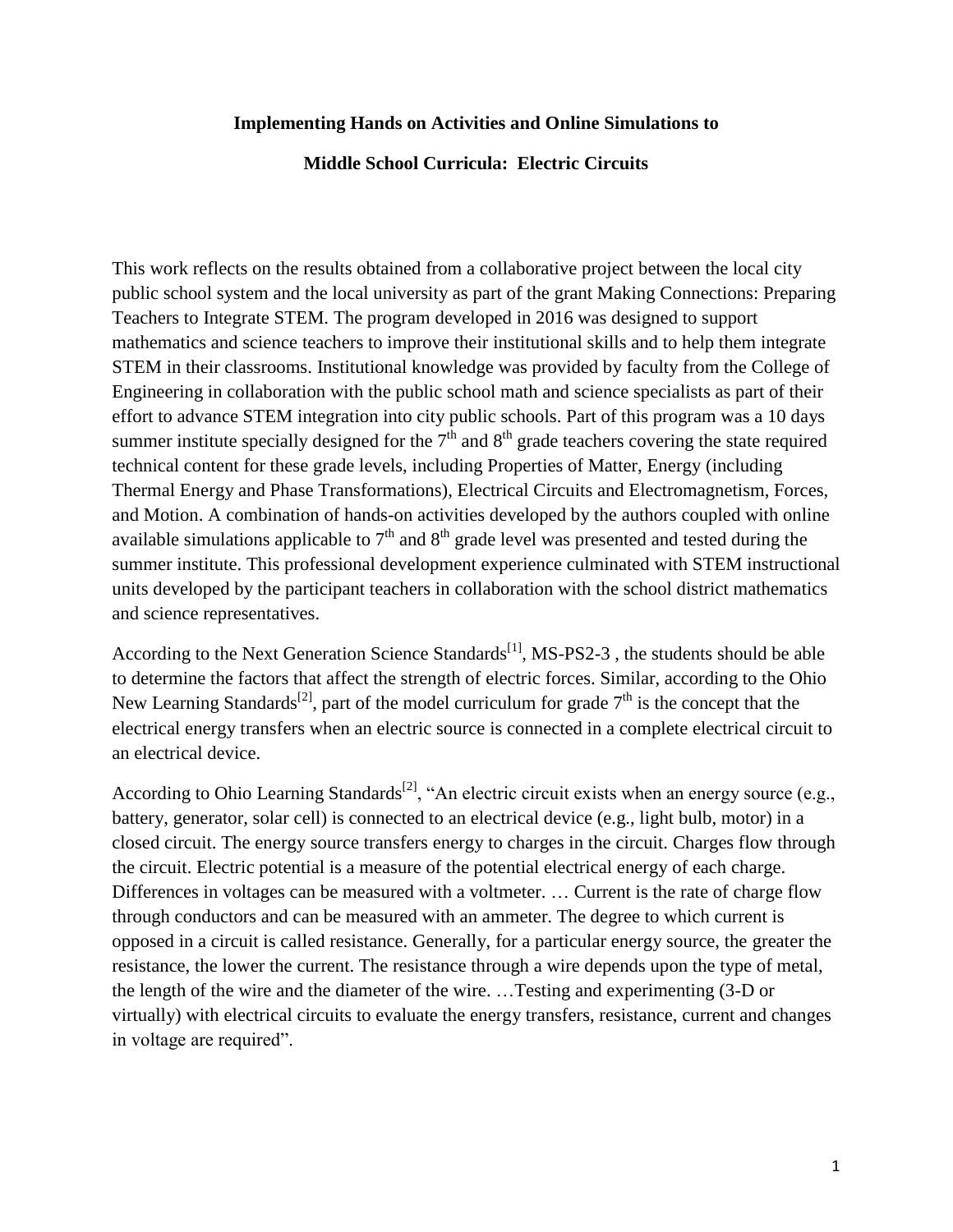At this grade level  $(7<sup>th</sup>)$ , the students are already familiarized with the following concepts  $^{[2]}$ :

- 1) Grade 3: "Heat, electrical energy, light, sound and magnetic energy are all forms of energy"
- 2) Grade 4:
	- o "Electrical conductors are materials through which electricity can flow easily. Electricity introduced to one part of the object spreads to other parts of the object (e.g., copper wire is an electrical conductor because electricity flows through the wires in a lamp from the outlet to the light bulb and back to the outlet)"
	- o "Electrical conductivity must be explored through testing common materials to determine their conductive properties"
	- o "In order for electricity to flow through a circuit, there must be a complete loop through which the electricity can pass. When an electrical device (e.g., lamp, buzzer, motor) is not part of a complete loop, the device will not work. Electric circuits must be introduced in the laboratory by testing different combinations of electrical components. When an electrical device is a part of a complete loop, the electrical energy can be changed into light, sound, heat or magnetic energy. Electrical devices in a working circuit often get warmer"
- 3) Grade 6: "Electrical energy is associated with the movement of electricity through the wires of an electrical device"

The current work focuses on the authors' experience to improve  $7<sup>th</sup>$  grade student's knowledge regarding Electrical Circuits through a combination of both hands-on activities and online available simulations. Our results show that a combination of in-class hands-on experiments coupled with computer simulations is an excellent cost and time effective way of teaching electric circuits, as well as many other required topics in physics. The instructional activities proposed herein and detailed in Table 1, focus on identifying the factors that affect the resistance in a wire. The authors reflections performing such activities at a local school, as well as some of the students' results are also included.

#### Investigation 1: Wire Type and Electric Resistance

The students were provided with 1-meter long sections of 18-gauge wire of different materials. The wire types tested were aluminum, brass, copper, nichrome, and steel. The students performed the experiment using a LabQuest2<sup>[3]</sup> with a Vernier energy sensor <sup>[4]</sup> to measure the current and potential of each type of wire. A power supply (set at 2A, 0.03V) was used as the source of electric energy. The students recorded data for 30 seconds and used the statistical functions of the LabQuest2 to find the mean current and mean voltage for the last five seconds of data collection. An example of the experimental set-up and students taking measurements are presented in Figure 1.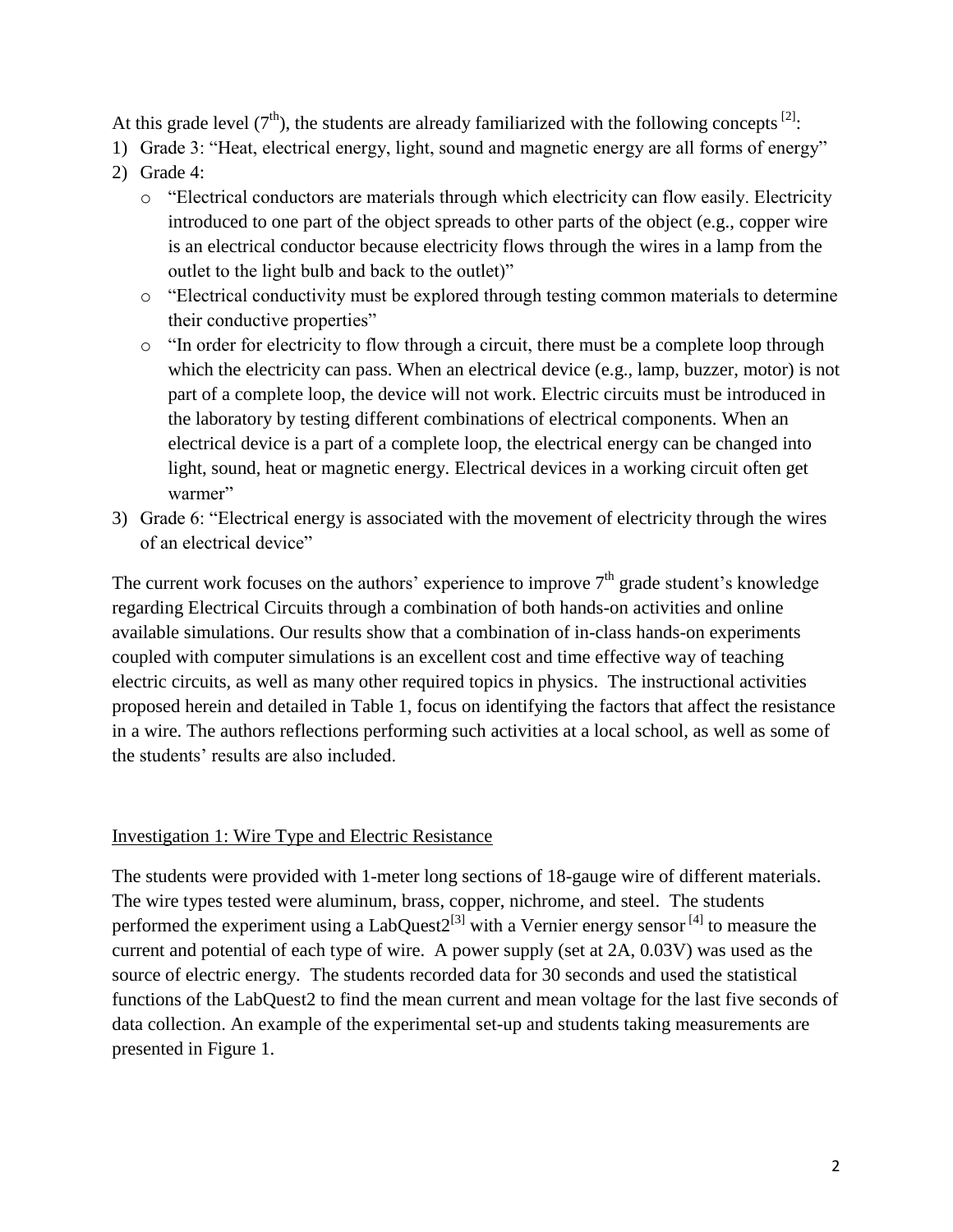| Day                                                   | <b>Topic</b>                                              |
|-------------------------------------------------------|-----------------------------------------------------------|
|                                                       | pre-assessment                                            |
|                                                       | learning targets                                          |
| 1: Introduction to Unit                               | real world connections                                    |
|                                                       | connections to previous learning (charges, complete       |
|                                                       | circuits)                                                 |
|                                                       | new electricity vocabulary (voltage, current, resistance) |
|                                                       | demonstration of experimental procedures.                 |
| 2: Wire type and electric resistance                  | data collection – hands on experiment                     |
| investigation                                         |                                                           |
|                                                       | data analysis                                             |
| 3: Wire type and electric resistance<br>investigation | comparison of results                                     |
|                                                       | lab reports                                               |
|                                                       | data collection – online simulation                       |
| 4: Area of a wire and electric                        | data analysis                                             |
| resistance investigation                              | lab reports                                               |
|                                                       | comparison of results                                     |
|                                                       | data collection – student choice of hands on or online    |
| 5: Length of a wire investigation                     | simulation                                                |
|                                                       | data analysis                                             |
|                                                       | lab reports                                               |
| 6: Length of a wire investigation -                   | comparison of results                                     |
| analysis                                              | post assessment                                           |

Table 1: Instructional Activities – Electrical Resistance Unit

The Students completed a lab report, in the form of a *Four-Square Lab Report* document, as presented in Appendix 1.



Figure 1: Experimental Set-up (a) and Students Taking Measurements (b)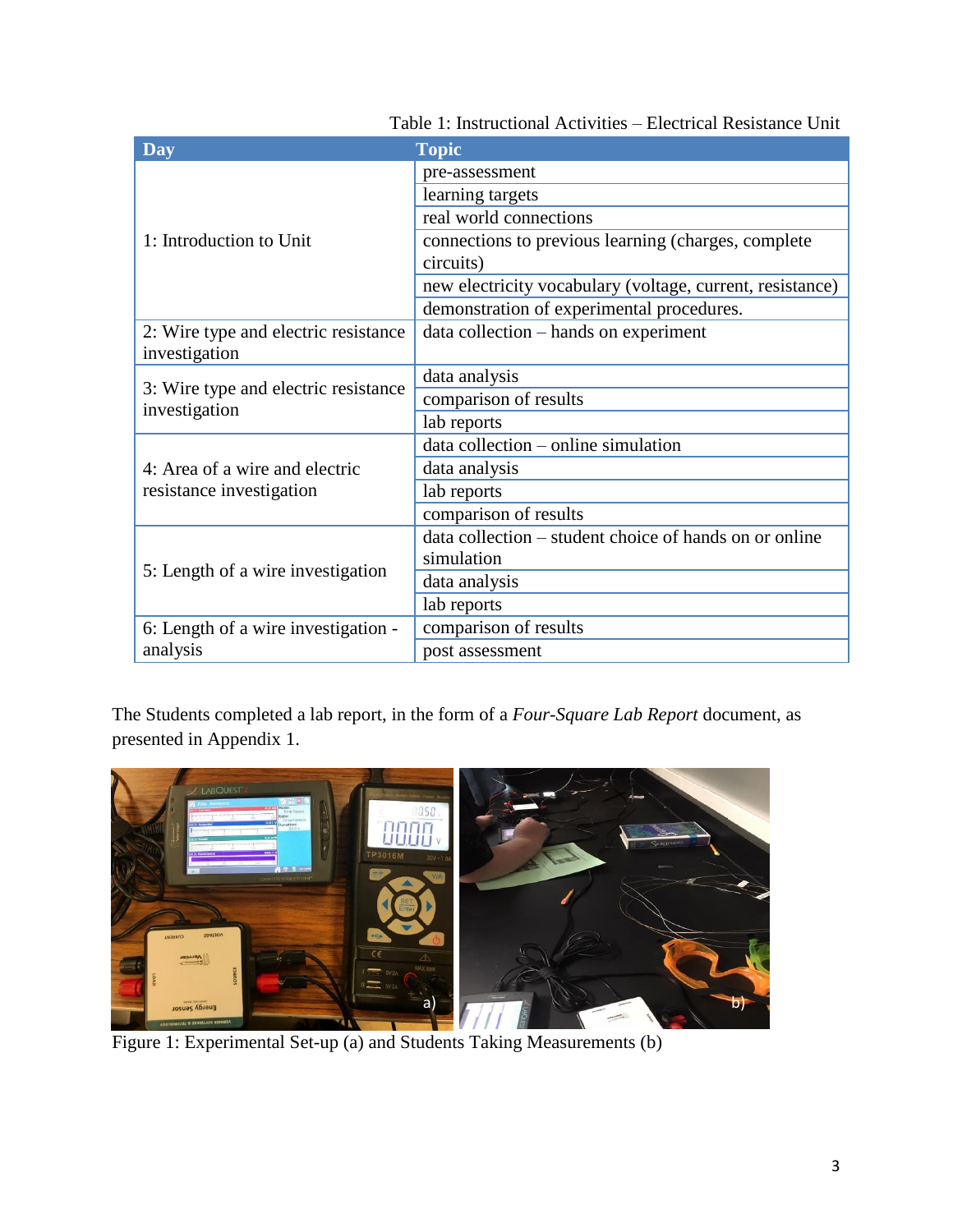An example of the data collected by the students is presented in Table 2. All student groups found that nichrome had the highest resistance compared to the other types of wire. Two groups found that copper had the lowest resistance and two groups found aluminum to have the lowest resistance. Considering the similarity in expected resistance values for these two types of wire (aluminum  $0.03\Omega$  and copper  $0.02\Omega$ ), as well as the limited number of trials, the results were not unexpected. What was unexpected is the fact that group 1 and group 3 had surprisingly high resistance values for aluminum. This experimental error may be due to the fact that students tested aluminum wire first and their unfamiliarity with the experimental procedure may have led to human error in the initial experimental set-up. Group 2 found brass to have the lowest resistance. It is worth noting that this group had higher values for most types of wire compared to the rest of the class. This may indicate a source of error in their experimental procedure such as not successfully zeroing the probe at the start of the experiment or human error in the way they connected the wire to the energy sensor. The students also discussed that scientists arrived at the expected values because of many trials not just few as done in the classroom. The students also noted how similar some of their test results were to the expected results.

|              |         |      |      |                                 |      | Table 2. Students Conceled Data |
|--------------|---------|------|------|---------------------------------|------|---------------------------------|
|              | Group 1 |      |      | Group 2 Group 3 Group 4 Group 5 |      | <b>Expected</b><br>results      |
| Aluminum     | .85     | .16  | .85  | .08                             | .01  | .03                             |
| <b>Brass</b> | .81     | .10  | .11  | .11                             | .11  | .11                             |
| Copper       | .02     | .16  | .02  | .11                             | .06  | .02                             |
| Nichrome     | 1.52    | 4.53 | 1.36 | 1.36                            | 1.01 | 1.4                             |
| <b>Steel</b> | .58     | .80  | .58  | .14                             | .07  | .76                             |

Table 2: Students Collected Data

Upon conclusion of the lab and the comparison of classroom results, the students finalize the experimental activity by adding a claim to their lab reports, claim detailing what they learned about electric resistance of different types of wire. Samples of the students' claims are presented below:

- o "Nichrome has the highest resistance"
- o "Nichrome has a higher resistance compared to the other wires"
- o "I learned the highest wire is the nichrome and copper is the lowest"
- o "All the wires have different resistance"

#### Reflections:

1. The voltage setting on the power supply had to be kept low because the power supply has a shut off mechanism that is triggered when a short circuit is detected. The experimental procedures were tested on three different occasions prior to the lesson and it was determined that the ideal power supply settings were 2A for the current and 0.6V for the potential. At these settings the power supply did not shut down during the test of the copper wire. When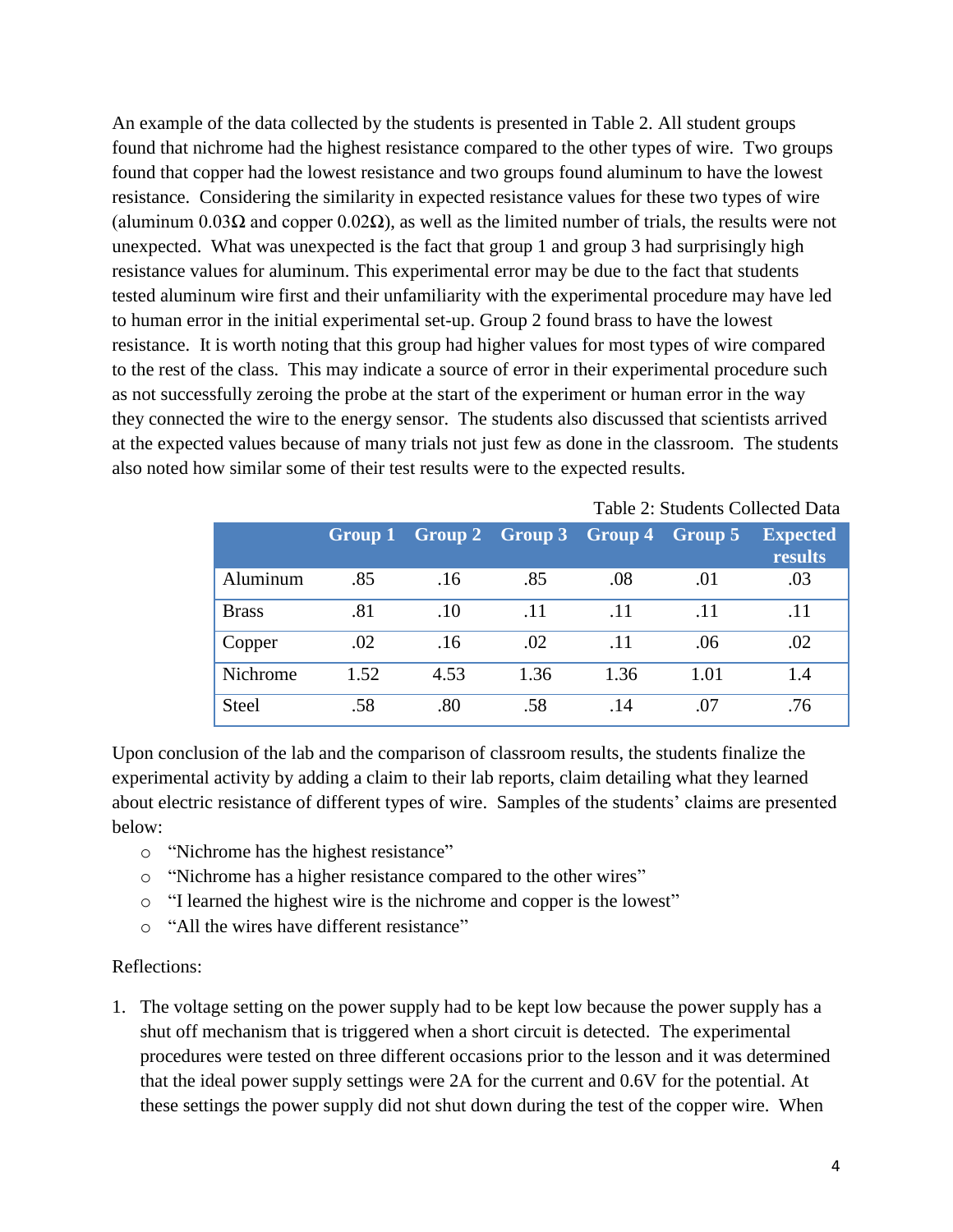in classroom, the 0.6V setting caused the power supply to shut down; consequently, a potential of 0.3V was selected for all measurements.

- 2. Students performed the laboratory procedures proficiency, especially considering that this was their first time using the LabQuests. Two of the six groups had some initial trouble collecting data because of their caution with the equipment. Some students were concerned about damaging the wires or the energy sensor so they did not tighten the cap on the binding post enough to establish a good connection between the energy sensor and the wire and consequently the LabQuest did not generate usable data. The students were able to recognize that their data was not usable and requested assistance.
- 3. The students struggled to correctly calculate resistance. The LabQuest reported the potential in volts and the current in milliamps. To determine the resistance in each type of wire, the students were required to first convert the current from milliamps to amps and second to divide the voltage by the current to calculate the resistance. The steps were shown in class and there was an example on the laboratory worksheet, but even with these supports, the students made multiple mistakes mostly related to decimal placement when converting from milliamps to amps and calculating the resistance. Ohio's Learning Standards expects students to develop a conceptual understand of the relationship between current, electric potential and resistance and are not required to use Ohm's Law or other mathematical calculation of electricity until high school. Given the students struggles and the expectations of the standards, it is recommended for the future to allow students to use online Ohm's Law calculators [5], to determine the resistance from their experimental data. Mathematical calculations can be used as an extension for higher performing students.
- 4. Some students struggled to complete the bar graphs that were on the lab report. Given the size of the graph, the scale of the graph, the small numbers (less than  $0.10 \Omega$ ), and the students' understanding of decimals, the students struggled to accurately represent their data on the small bar graph. To improve the graph representation, a new graph, paper size, was created and presented to the students the following day. The students had the option to create their bar graphs on the larger graph paper or use the smaller graph paper that was on their lab report. 100% of the students choose the larger graph paper and were much more successful in accurately representing their experimental results.

#### Investigation 2: Area of a Wire and Electrical Resistance

This investigation can be done either as a hands-on activity, using the same experimental setup as that described in Investigation 1 and wires of different areas, or as online simulation, as described below.

The authors used the *Resistance in a Wire – Phet Interactive Simulation* <sup>[6]</sup> for this activity. In this online simulation, the students have the opportunity to adjust any of the resistivity, length, and area of a wire and to observe how these parameters affect the resistance, see Figure 2. The students were asked to keep the resistivity and length settings at the default values of  $0.50\Omega$ cm and 10cm, to change the area of the wire, and to record the associated resistance as reported by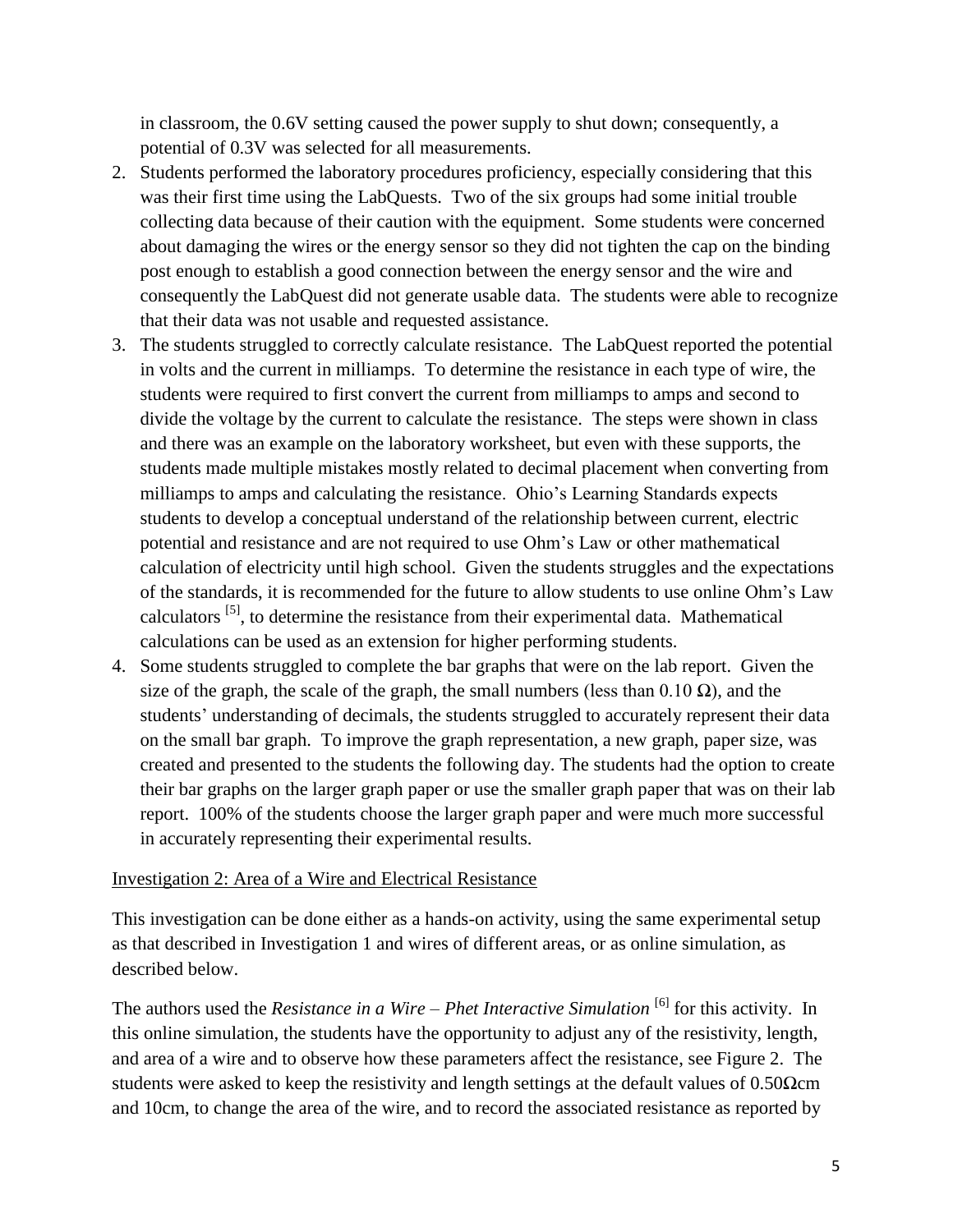the simulation. They have the option of working with a partner or by themselves, and the majority chooses to work alone. The students were asked to complete a lab report to communicate the results of the investigation. A *four-square lab report* for this activity is presented in Appendix 2. This lab report works well for the hands-on experiment as well.



Figure 2: Resistance in a Wire<sup>[6]</sup> (Screenshot)

Table 3 shows the resistance data gathered by one of the students, while Figure 3 graphs the collected data. All students found that as the area of the wire increases, the resistance of the wire decreases.

| Table 9. Student Data - Alea |                       |  |  |
|------------------------------|-----------------------|--|--|
| Area $\overline{(cm^2)}$     | Resistance $(\Omega)$ |  |  |
| 0.32                         | 15.7                  |  |  |
| 1.01                         | 4.95                  |  |  |
| 1.93                         | 2.59                  |  |  |
| 3.01                         | 1.66                  |  |  |
| 5.32                         | 0.94                  |  |  |
| 6.24                         | 0.80                  |  |  |
| 7.47                         | 0.67                  |  |  |
| 15.0                         | 0.33                  |  |  |
|                              |                       |  |  |

Table 3: Student Data - Area



Figure 3: Graphical Representation of the Data - Area

Upon conclusion of the lab and the comparison of classroom results, the students added a claim to their lab report describing what they learned about the relationship between the area of the wire and electric resistance. Samples of the students' claims are presented below:

- o "The bigger the (area of the) wire, the lower the resistance"
- o "The thicker the easier (for electricity) to go through the thinner the harder (for electricity) to go through"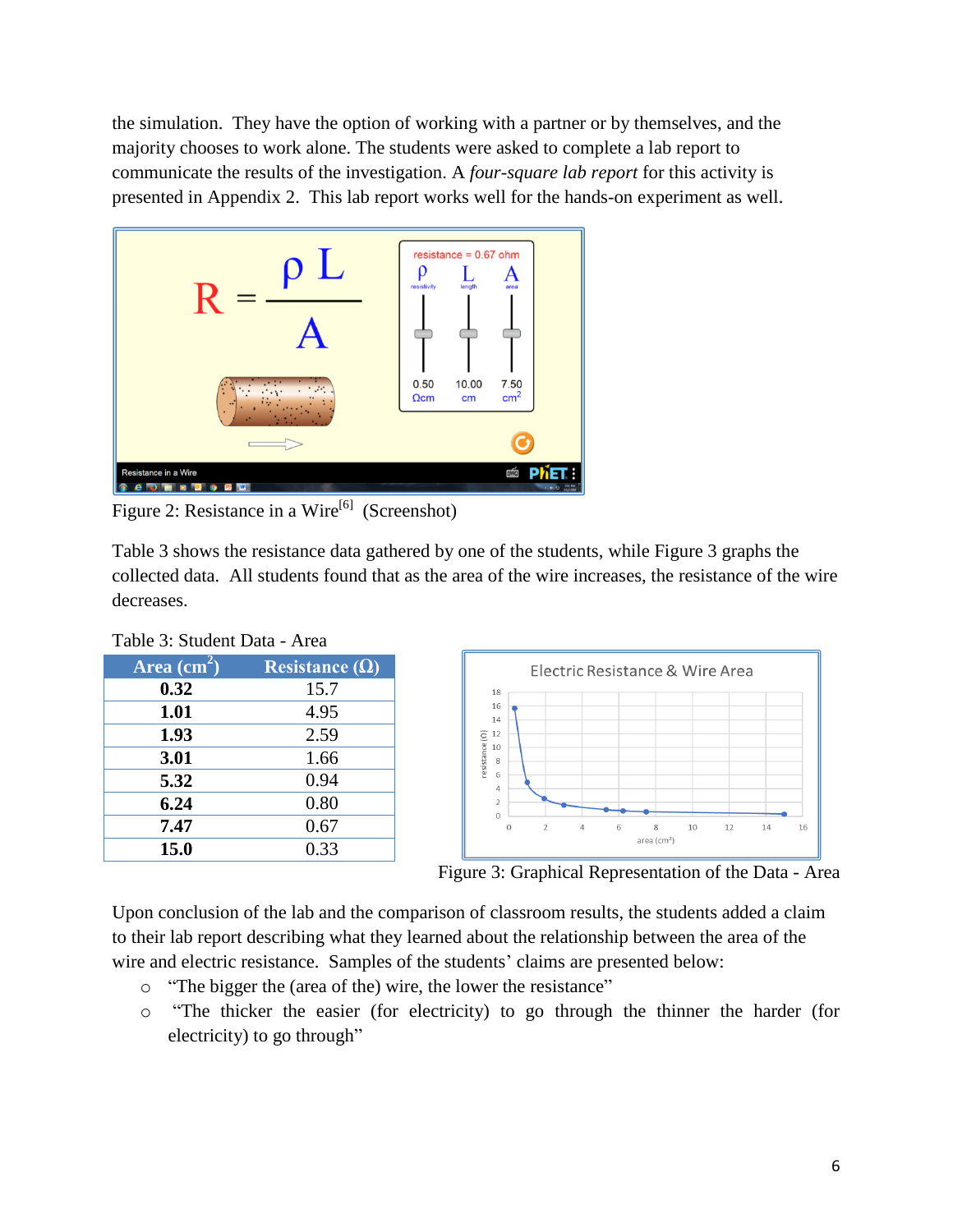## Reflections:

- 1. The students were finished with their data collection in about 10 minutes. This is compared to the approximately forty-five minutes it took students to collect data with the LabQuest2 and wires. The efficiency of the lab is an advantage when educators do not have much time for data collection.
- 2. The online simulation can easily be completed by an individual student in an efficient manner. The procedures of the hands-on lab are most efficiently done when a team of students works together. When the students work in teams they tend to talk about their observations and results. These conversations likely result in a deeper processing of the data.
- 3. The students do not need to worry about sources of error in the online simulation. This allows the student and teacher to have a high level of confidence in the accuracy of the results. The nature of the hands-on lab requires students to be thoughtful about the reliability and validity of the experimental results. This increased consideration means the students are engaging with the data at a deeper level than when they collect data using an online simulation.
- 4. The online simulation reported the resistance values directly to the students. There was no need to calculate resistance which was a source of frustration and errors for students in the previous lab.
- 5. Considering that the students struggle with graphing small numbers in the previous lab, the students were provided with the option to graph the data using the small grid on the lab report or a larger graph (paper size). All but three of the students choose to use the large graph paper to graph their data.

#### Investigation 3: Length of a Wire and Electrical Resistance

This investigation can be done either as a hands-on activity, using the same experimental setup as that described in Investigation 1 (using LabQuest2, Vernier energy sensor, Voltmeter) and wires of different lengths, or as online simulation, using the same online simulation as presented in Investigation 2 (see Figure 2).

The students using the PhET simulation were asked to use the default values of  $0.50\Omega$ cm for resistivity and area of  $7.50 \text{cm}^2$ , to change the length of the wire, and to record the associated resistance as reported by the simulation. The students using the LabQuests2 hands-on experiment tested various lengths of nichrome wire following the same procedure as described in Investigation 1. A *four-square lab report* as presented in Appendix 3 is used and recommended for the online simulation activity, while a *four-square lab report* as presented in Appendix 4 is used and recommended for the hands-on experimental activity.

Table 4 and Figure 4 show the resistance data gathered by one of the students from the PhET simulation. All student groups who used the PhET simulation found that as the length of the wire increases, the resistance of the wire increases.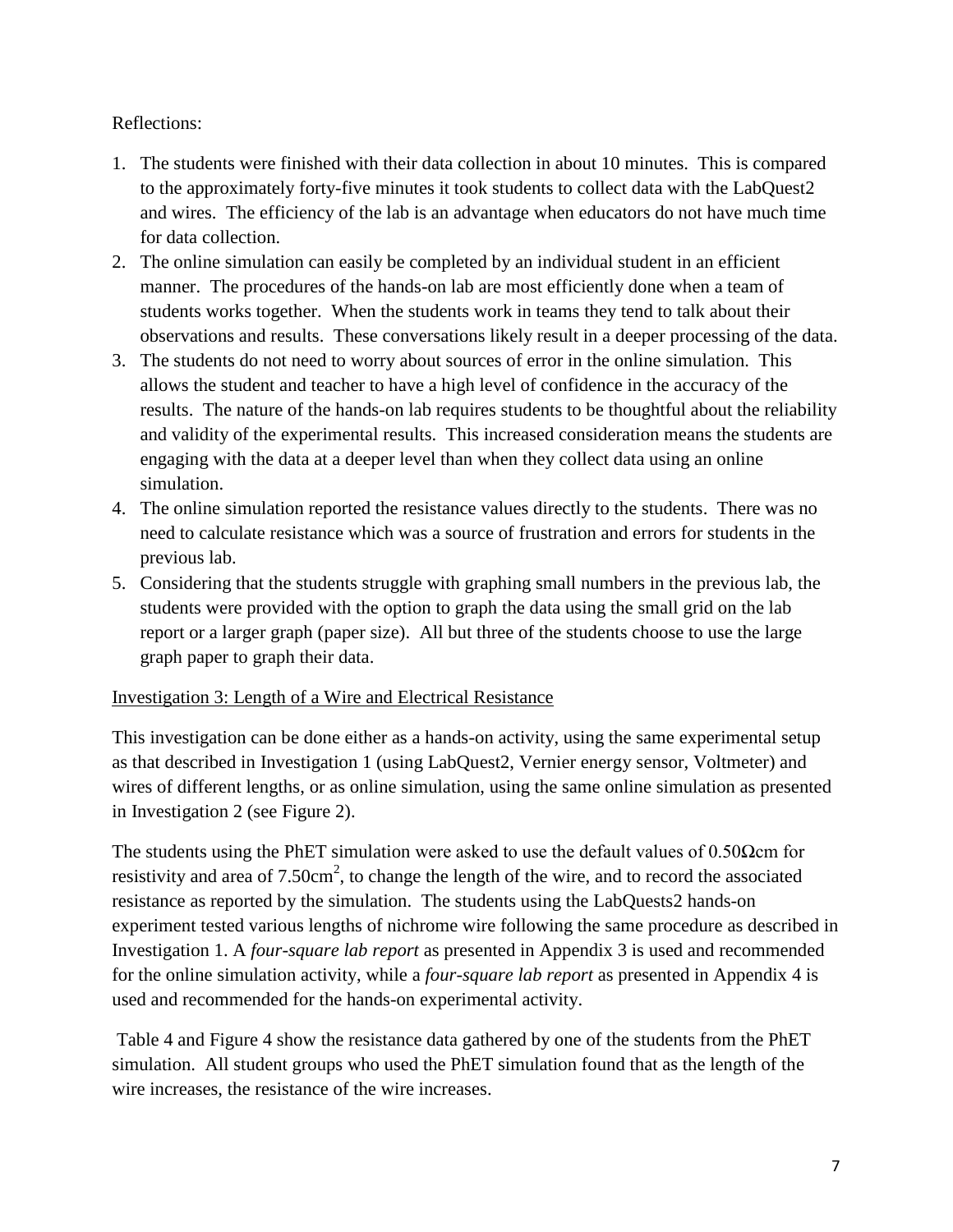| Length (cm) | Resistance $(\Omega)$ |
|-------------|-----------------------|
| .10         | .01                   |
| 1.02        | .06                   |
| 4.65        | .28                   |
| 6.39        | .39                   |
| 7.92        | .48                   |
| 9.25        | .56                   |
| 10.78       | .66                   |
| 12.41       | .76                   |
| 18.34       | 1.12                  |
| 20.00       | 1.22                  |



Table 4: Student Data – Wire Length



Table 5 and Figure 5 show the resistance data gathered by one of the student groups from the hands-on lab. The trendline shows that resistance increases as the length of the wire increases.

| Length (cm) | Resistance $(\Omega)$ |
|-------------|-----------------------|
| 10          | 0.12                  |
| 20          | 0.28                  |
| 30          | 0.38                  |
| 40          | 0.65                  |
| 50          | 0.65                  |
| 60          | 1.15                  |
| 70          | .009                  |
| 80          | 1.17                  |
| 90          | 1.27                  |
| 100         | 1.43                  |

Table 5: Student Data – Wire Length





Upon conclusion of the lab and the comparison of classroom results, the students added a claim to their lab report, explaining what they learned about the relationship between the length of the wire and electric resistance. Below are samples of students' claims:

- o "The longer the wire, the greater the resistance"
- o "It is easier for electricity to go through a short wire"
- $\circ$  "longer length = more resistance"
- o "More length means more resistance"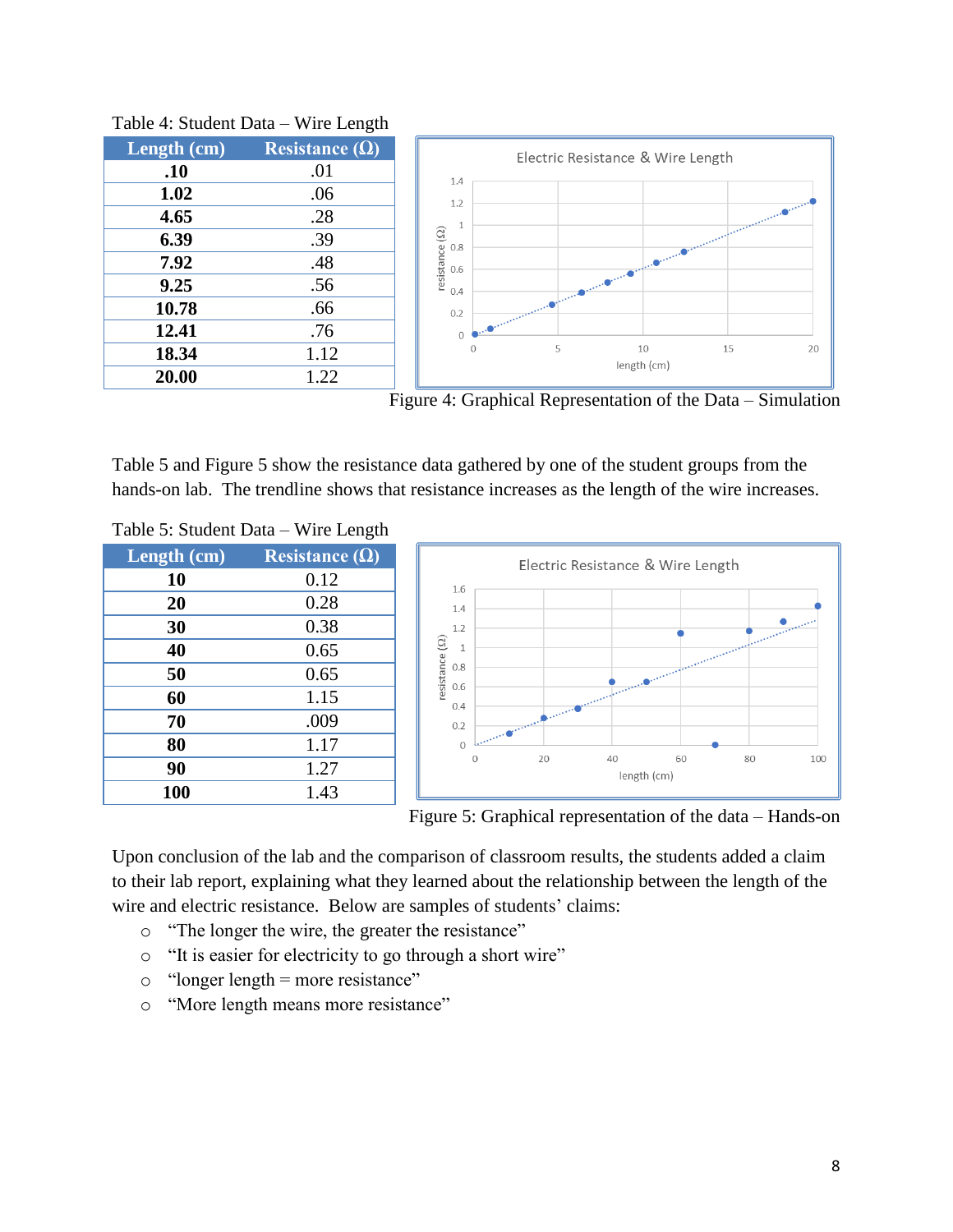#### Reflections:

- 1. The students choosing the online simulation finished with their data collection in about 10 minutes, vs. 35 minutes to complete the data collection by using the hands-on investigation. The authors recommend that if a teacher plans to offer the students to choose between handson and online simulation, there should be an additional activity planned for the students who choose the online option, like an online program that improves their technology and typing skills.
- 2. All the students who chose to do the online simulation worked individually.
- 3. The students who used the online simulation did not need to worry about sources of error. All the students who did the hands-on investigation had at least one data point that did not seem to fit the trend which indicated experimental error. Even with the presence of this experimental error, the general trend in the data allowed students to observe that resistance increases as the length of the wire increases.
- 4. Giving the students the option of using an online resistance calculator allowed students to focus on the trends in the data and not be distracted or frustrated with the mathematics.
- 5. A large graph paper was available to students, but surprisingly, majority of them used the small grid that was included on the four-square lab report. This shows that these experiences improved the students comfort and proficiency with graphing small numbers.

#### *Data Analysis*

To determine the content knowledge of the students, a pre-and post-assessment were administered. Since the authors were interested in evaluating the students' knowledge gained from participation in these investigations and not from test preparation and memorization, the students were not given the chance to study or prepare for the post assessment test. A comparison of pre- and post- test results show that students made significant gains in content knowledge related to electrical resistance because of their participation in the investigations.

|                |                        |                     | Tuble 0.110 and 1 000 1 000 Dulu |         |
|----------------|------------------------|---------------------|----------------------------------|---------|
|                | <b>Pre-test</b><br>(%) | Post-<br>$test(\%)$ | <b>Comparison pre vs. post</b>   |         |
| <b>Mean</b>    | 26                     | 63                  | Increase:                        | $+37\%$ |
| <b>Median</b>  | 20                     | 62.5                | Percent Increase:                | 142%    |
| <b>Mode</b>    | 20                     | 50                  |                                  |         |
| <b>Minimum</b> | 10                     | 30                  |                                  |         |
| <b>Maximum</b> | 50                     | 90                  |                                  |         |

#### Table 6: Pre- and Post- Test Data

## *Comparison of content knowledge for hands-on vs. online learning for different concepts*

The students investigated the resistance of different types of wire with a hands-on experiment, while the relationship between electrical resistance and area of a wire was investigated using an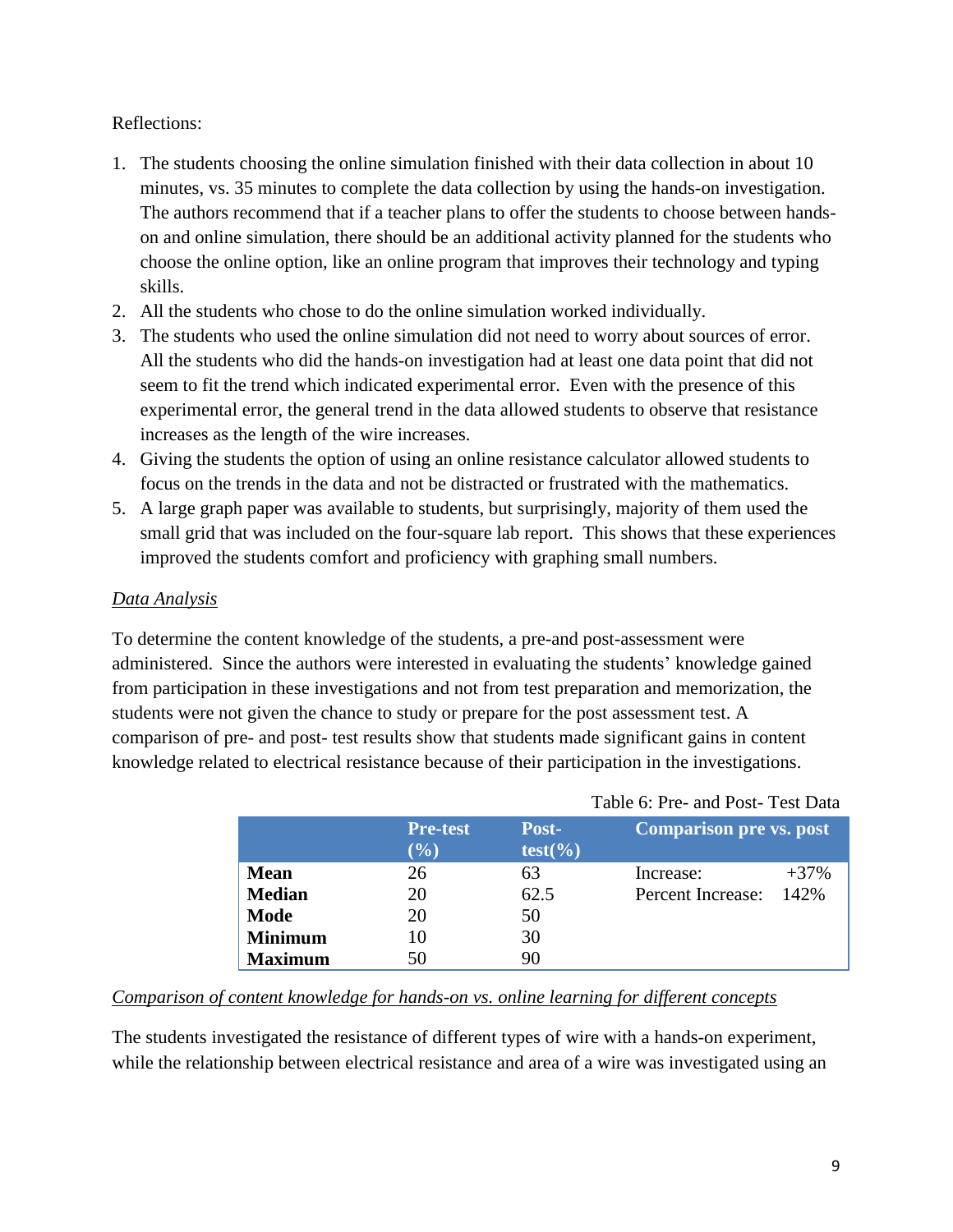online simulation. The pre-test and post-test results were analyzed to compare the change in students' content knowledge if using hands-on vs. online science investigations.

The post test results show students performed equally well on electrical resistance content for the type of wire (hand-on investigation) and the area of a wire (online simulation investigation) with a post-test average of 62% for questions related to the type of wire and 62% for questions related to the area of a wire, see Table 7 and Figure 6. Students showed a greater overall increase (pretest to post-test) in content knowledge gained from the hands-on investigation with a change of +47% for questions related to the type of wire and +31% for questions related to the area of a wire.

| Hands-On Science Investigation (electrical resistance and type of wire) |                                                                                   |                               |        |  |
|-------------------------------------------------------------------------|-----------------------------------------------------------------------------------|-------------------------------|--------|--|
| Pre-test data                                                           | Post-test data                                                                    | Comparison pre- vs. post-test |        |  |
| Mean $-15%$                                                             | Mean $-62%$                                                                       |                               |        |  |
| Median $-0\%$                                                           | Median $-50\%$                                                                    | Increase                      | $+47%$ |  |
| Mode $-0\%$                                                             | Mode $-100\%$                                                                     | Percent Increase              | 313%   |  |
| Minimum $-0\%$                                                          | Minimum $-0\%$                                                                    |                               |        |  |
| Maximum $-100\%$                                                        | Maximum $-100\%$                                                                  |                               |        |  |
|                                                                         |                                                                                   |                               |        |  |
|                                                                         | <b>Online Simulation Investigation (electrical resistance and area of a wire)</b> |                               |        |  |
| Pre-test data                                                           | Post-test data                                                                    | Comparison pre- vs. post-test |        |  |
| Mean $-31%$                                                             | Mean $-62%$                                                                       |                               |        |  |
| Median $-33%$                                                           | Median $-66%$                                                                     | Increase                      | $+31%$ |  |
| Mode $-33%$                                                             | Mode $-100\%$                                                                     | <b>Percent Increase</b>       | 100%   |  |
| Minimum $-0\%$                                                          | Minimum $-0\%$                                                                    |                               |        |  |

Table 7: Comparison of Change in Content Knowledge Based on the Type of Investigation



Figure 6: Content Knowledge Gained by Different Modes of Investigation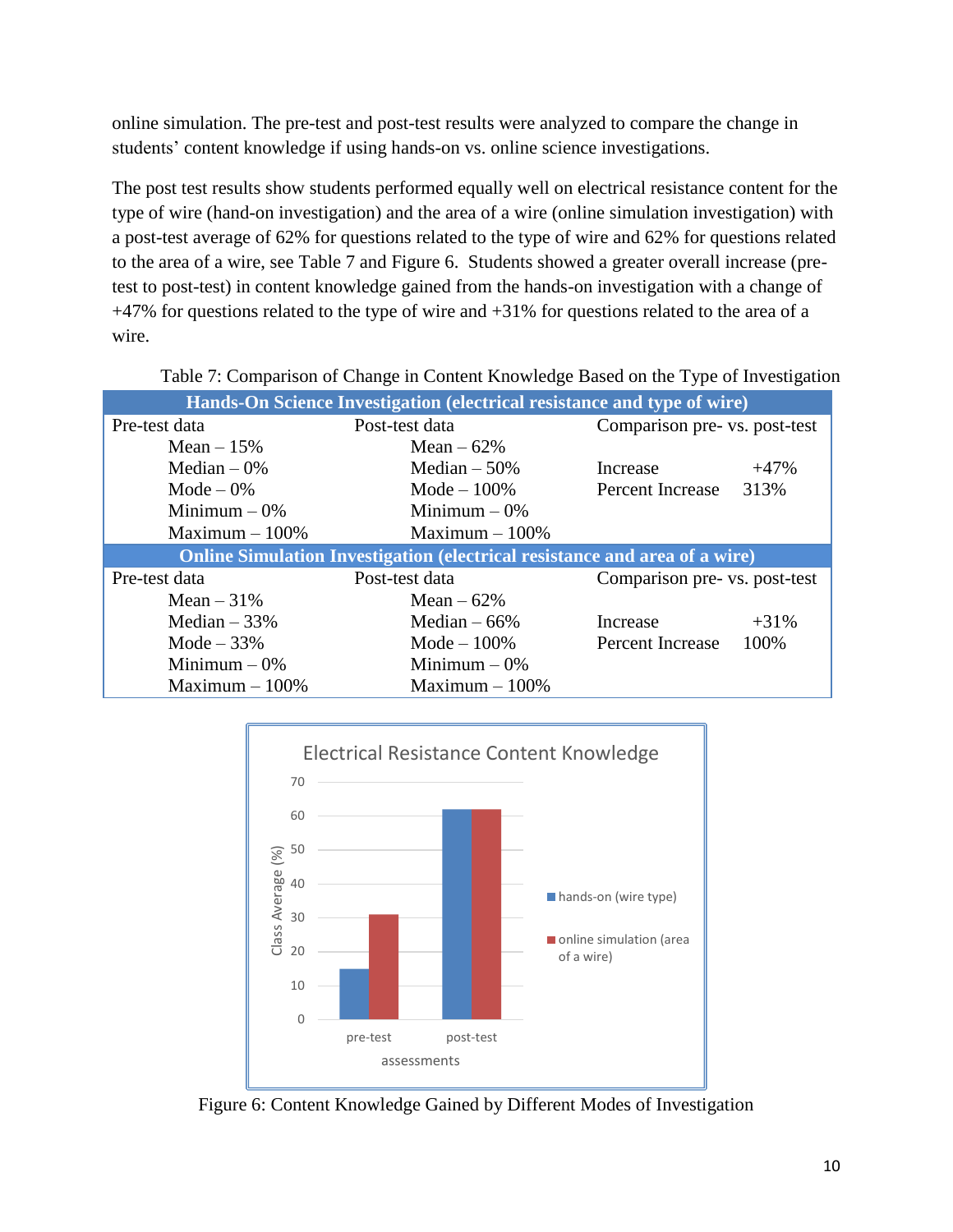## *Comparison of content knowledge for hands-on vs. online learning for the same concept*

As presented in Table 1, days 5 and 6 of this electrical resistance unit of study were dedicated to investigating the effect of length of a wire on electrical resistance. The students had the opportunity to investigate this topic using either the PhET online simulation or the hand-on experiment using various lengths of nichrome wire, a LabQuest2 and a Vernier energy sensor.

The pre-test and post-test results were analyzed to compare the change in content knowledge of students who chose the online investigation vs. students who chose the hands-on investigation. Out of a class of 18 students, seven students chose to do the hands-on investigation, while the remaining chose to use the online simulation.

The students who chose each type of investigation performed similarly on the pre-test with both groups of students averaging 50% (see Table 8). The students who did the hands-on investigation showed an increase in content knowledge related to the length of a wire and electrical resistance, while the students who used the online simulation showed a slight decrease (-7%). It is worth noting that students performed much better on pre-test questions related to the length of the wire (50%) compared to questions related to the area of a wire (31%) and type of wire (15%). This explains why the increase in content knowledge related to the length of a wire (+17%, -7%) is smaller than the increases in content knowledge resulting from the area investigation (+31%) and the type of wire investigation (+47%).

| Twore of Companion of Change in Content Knowledge Based on the Type of Investigation |                  |                               |                               |  |
|--------------------------------------------------------------------------------------|------------------|-------------------------------|-------------------------------|--|
| Hands-On Science Investigation (electrical resistance and wire length)               |                  |                               |                               |  |
| Pre-test data                                                                        | Post-test data   | Comparison pre- vs. post-test |                               |  |
| Mean $-50\%$                                                                         | Mean $-67\%$     |                               |                               |  |
| Median $-50\%$                                                                       | Median $-50\%$   | Increase                      | $+17%$                        |  |
| $Mode - NA\%$                                                                        | Mode $-50\%$     | Percent Increase              | 34%                           |  |
| Minimum $-0$ %                                                                       | Minimum $-50\%$  |                               |                               |  |
| $Maximum - 100\%$                                                                    | Maximum $-100\%$ |                               |                               |  |
| <b>Online Simulation Investigation (electrical resistance and wire length)</b>       |                  |                               |                               |  |
| Pre-test data                                                                        | Post-test data   |                               | Comparison pre- vs. post-test |  |
| Mean $-50\%$                                                                         | Mean $-43%$      |                               |                               |  |
| Median $-50%$                                                                        | Median $-50%$    | Increase                      | $-7\%$                        |  |
| Mode $-0\%$                                                                          | Mode $-50\%$     | Percent Increase              | $-14%$                        |  |
| Minimum $-0\%$                                                                       | Minimum $-0\%$   |                               |                               |  |
| Maximum $-100\%$                                                                     | Maximum $-50\%$  |                               |                               |  |

Table 8: Comparison of Change in Content Knowledge Based on the Type of Investigation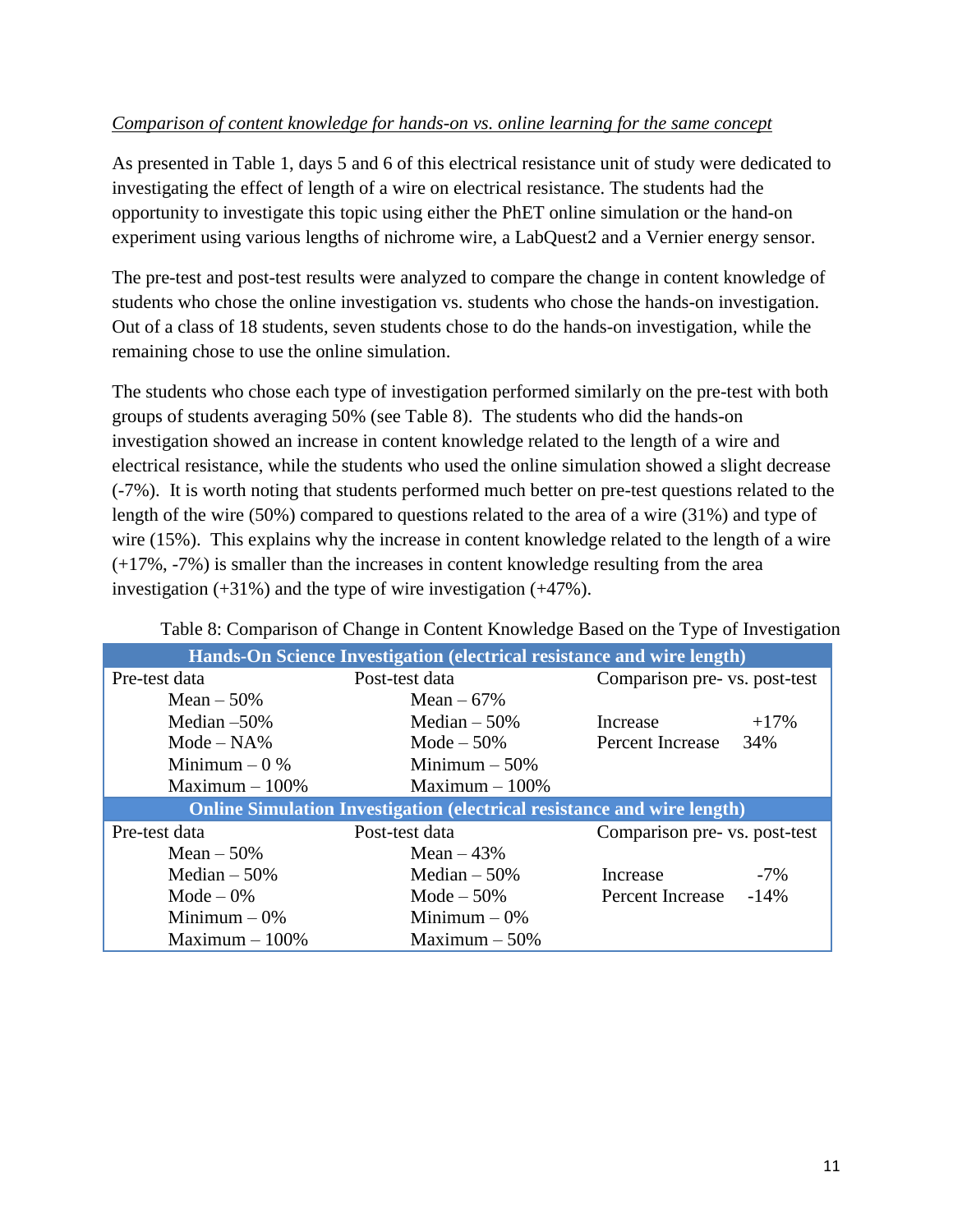



From Figure 7, it is visible that the students who chose to investigate the length of wire effect on the electric resistance using the hand-on investigation showed a greater increase in content knowledge compared to the students who choose to do the online investigation.

It is worth noting that the day the length of a wire investigation was performed there were few school events that could have affected the students focus: first day of spirit week, crazy hair day, ALICE drill (intruder emergency preparedness drill), and the upcoming Spring break.

## Conclusion

The proposed instructional activities described herein proved the benefits of using hands-on experiments and online simulation to increase the students' knowledge content regarding electric circuits. These instructional activities were excellently received by the students. One student who enjoyed the hands-on investigation proclaiming that, "This is fun! If this is what engineers do, I am going to be an engineer when I grow up." Similar, the students' teacher liked the blend of online and hands-on activities, especially since it is good for students to be exposed to different methods of data collection. Furthermore, our results show that both the online simulations and the hands-on activities are effective ways for the students to build background knowledge.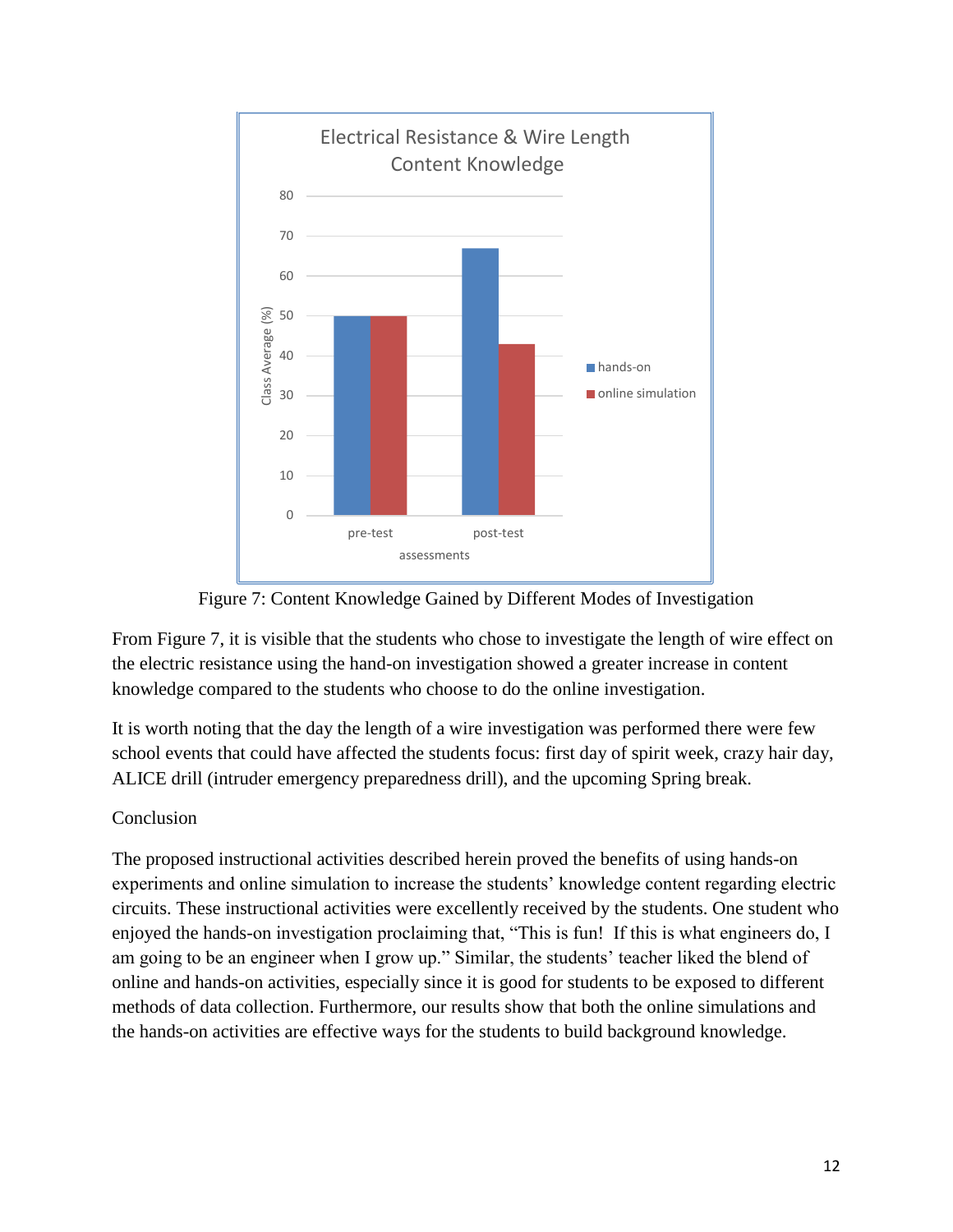## References:

- [1] [https://www.nextgenscience.org](https://www.nextgenscience.org/)
- [2]<http://education.ohio.gov/Topics/Learning-in-Ohio/Science>
- [3]<https://www.vernier.com/products/interfaces/labq2/>
- [4]<https://www.vernier.com/products/sensors/energy-sensors/ves-bta/>
- [5]<https://www.rapidtables.com/calc/electric/ohms-law-calculator.html>
- [6] [https://phet.colorado.edu/sims/html/resistance-in-a-wire/latest/resistance-in-a-wire\\_en.html](https://phet.colorado.edu/sims/html/resistance-in-a-wire/latest/resistance-in-a-wire_en.html)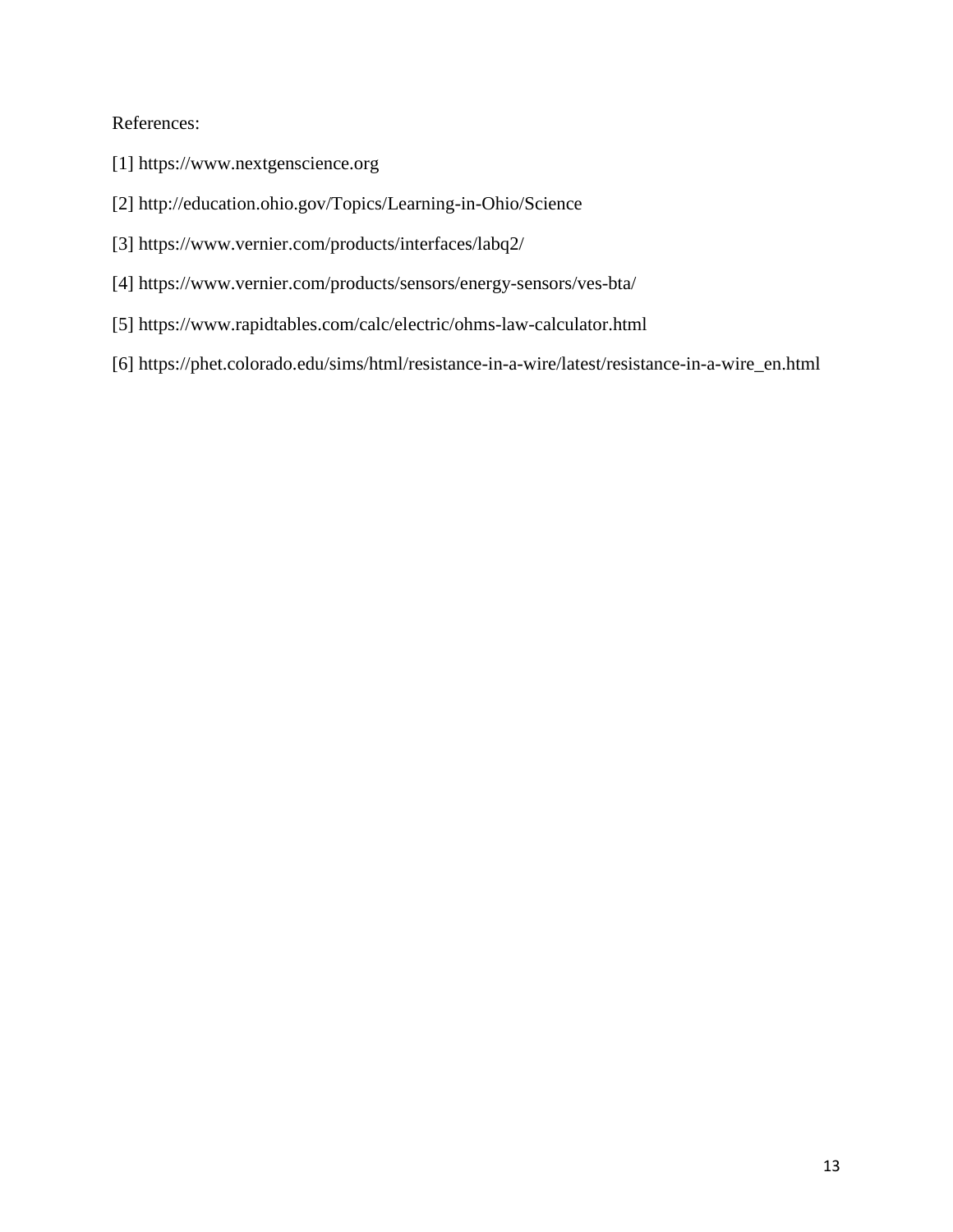## **Appendix 1: Wire Type Investigation**

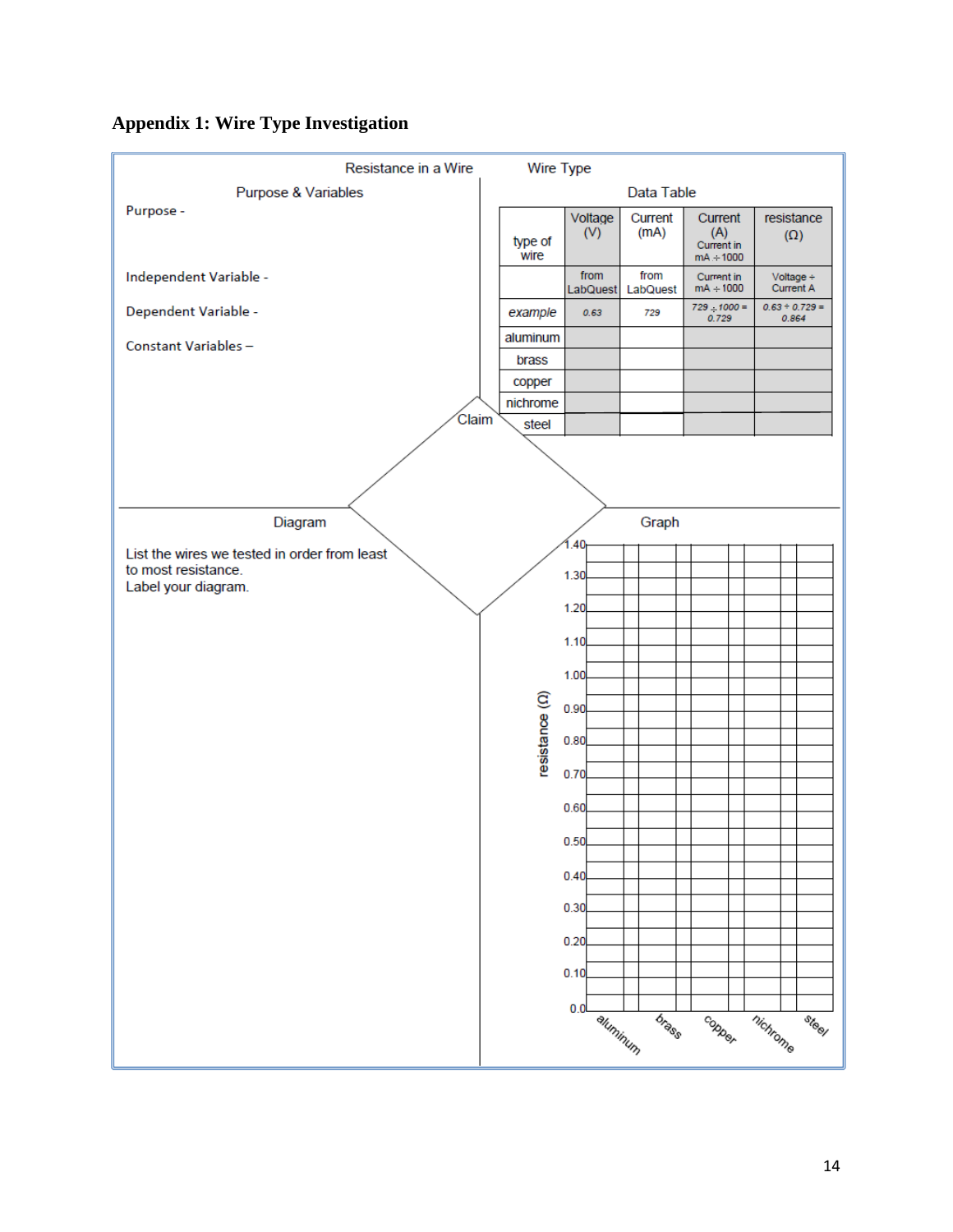

## **Appendix 2: Resistance in a Wire: Area Investigation**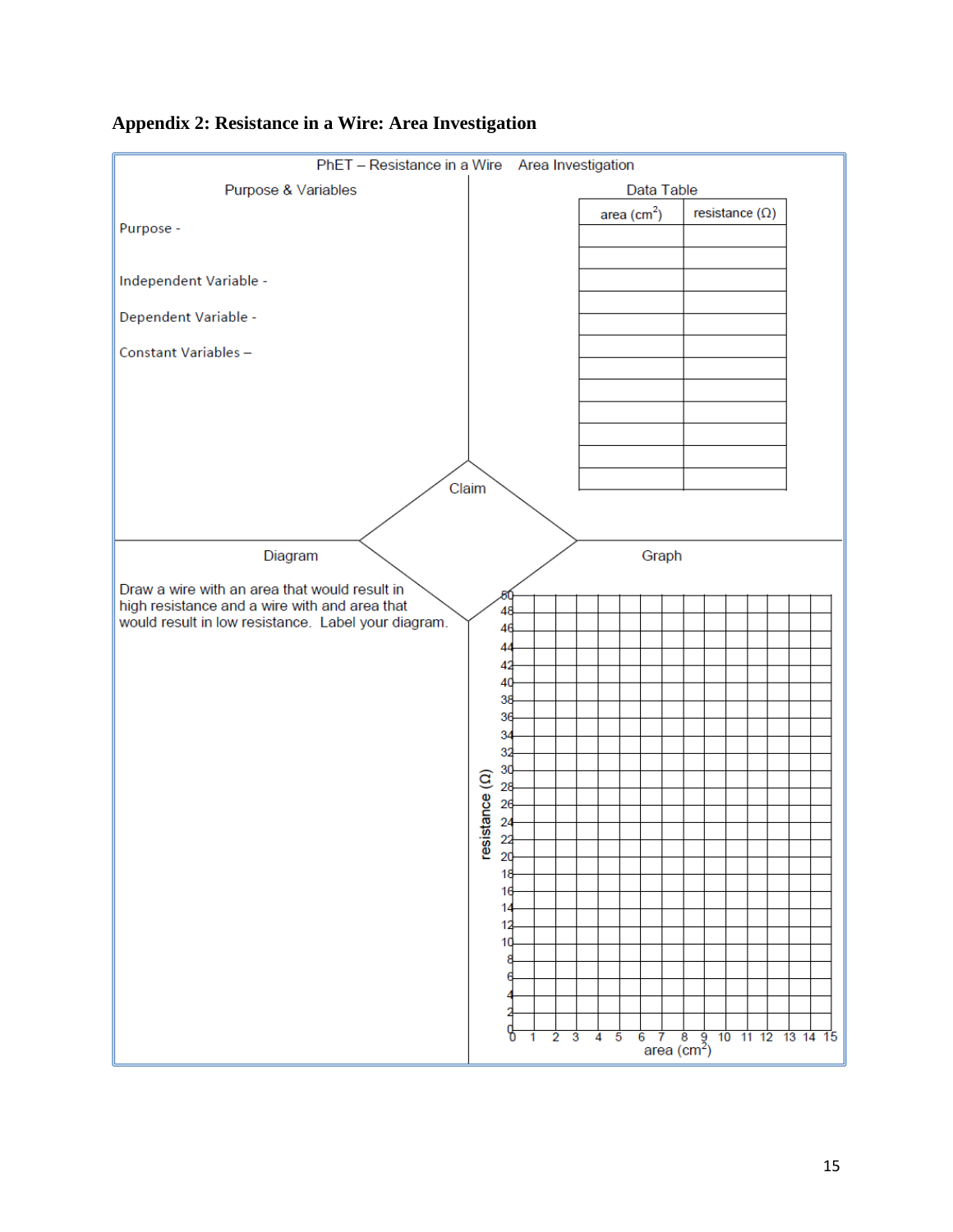

## **Appendix 3: Resistance in a Wire: Length Investigation – Online Simulation**